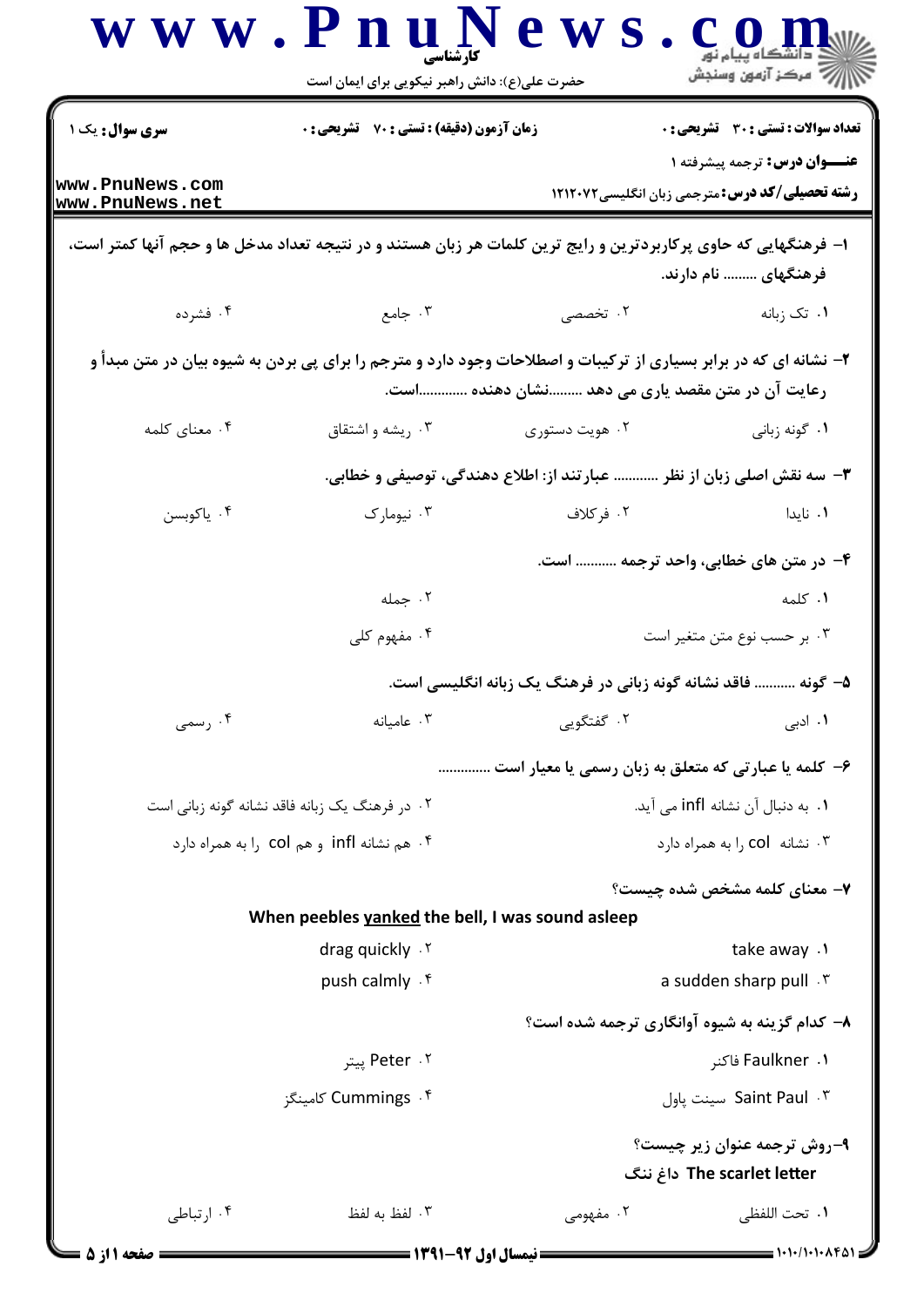|                                    | حضرت علی(ع): دانش راهبر نیکویی برای ایمان است                |                                                                  | أآ مركز آزمون وسنجش                                                                    |
|------------------------------------|--------------------------------------------------------------|------------------------------------------------------------------|----------------------------------------------------------------------------------------|
| <b>سری سوال :</b> ۱ یک             | <b>زمان آزمون (دقیقه) : تستی : 70 ٪ تشریحی : 0</b>           |                                                                  | <b>تعداد سوالات : تستی : 30 ٪ تشریحی : 0</b>                                           |
| www.PnuNews.com<br>www.PnuNews.net |                                                              |                                                                  | عنــوان درس: ترجمه پیشرفته ۱<br><b>رشته تحصیلی/کد درس:</b> مترجمی زبان انگلیسی ۱۲۱۲۰۷۲ |
|                                    |                                                              | ∙ا− در متون مذهبي، Lucas به چه صورت ضبط مي شود؟                  |                                                                                        |
| ۰۴ لوک                             | ۰۳ لوکس                                                      | ۰۲ لوقا                                                          | ۰۱. لوکاس                                                                              |
|                                    |                                                              |                                                                  | 11- کدام ترجمه مناسب تر است؟                                                           |
|                                    | The wounded had been left behind                             |                                                                  |                                                                                        |
| ۰۲ پشت سر زخمی شدگان بودند         |                                                              | ۰۱ زخمی شدگان را جا گذاشته بودند                                 |                                                                                        |
|                                    | ۰۴ زخمی شدگان پشت سرشان بودند                                |                                                                  | ۰۳ زخمی شدگان جا مانده را ترک کردند                                                    |
|                                    | The driver, snatching the reins, swore with a vehemence      | ۱۲- کدام مورد، بهترین معادل برای کلمه مشخص شده است؟              |                                                                                        |
| ۰۴ افسار                           | ۰۳ عصا                                                       | ۰۲ گاری                                                          | ۰۱ درشکه                                                                               |
|                                    |                                                              | <b>۱۳</b> - در فرآیند ویرایش و مقابله ترجمه، کدام مورد درست است؟ |                                                                                        |
|                                    |                                                              |                                                                  | ۰۱ تکرار ضمیر فاعلی در جایگاه نهاد لازم است                                            |
|                                    |                                                              |                                                                  | ۰۲ در برابر a و an عدد یک به کار می رود                                                |
|                                    |                                                              | ۰۳ به جای فاعل جمله از ضمیر that (آن) استفاده شود                |                                                                                        |
|                                    |                                                              | ۰۴ در آخر جمله مرکب فارسی، دو یا چند فعل پشت سر هم قرار نمی گیرد |                                                                                        |
|                                    |                                                              |                                                                  | ۱۴- کدام ترجمه مناسب تر است؟                                                           |
|                                    | Francis turned suddenly upon his back                        |                                                                  |                                                                                        |
|                                    | ۰۲ فرانسیس ناگهان به پشت خوابید                              |                                                                  | ۰۱ فرانسیس به پشت غلتک زد                                                              |
|                                    | ۰۴ فرانسیس ناگهان به یشت غلتید                               |                                                                  | ۰۳ فرانسیس ناگهان پشتش را برگرداند                                                     |
|                                    |                                                              |                                                                  | 15- در جمله زیر، جمله پایه کدام است؟                                                   |
|                                    | It amused him to imagine that it was himself whom he watched |                                                                  |                                                                                        |
|                                    | He imagined that it was himself . Y                          |                                                                  | It amused him .1                                                                       |
|                                    | He imagined whom he watched f                                |                                                                  |                                                                                        |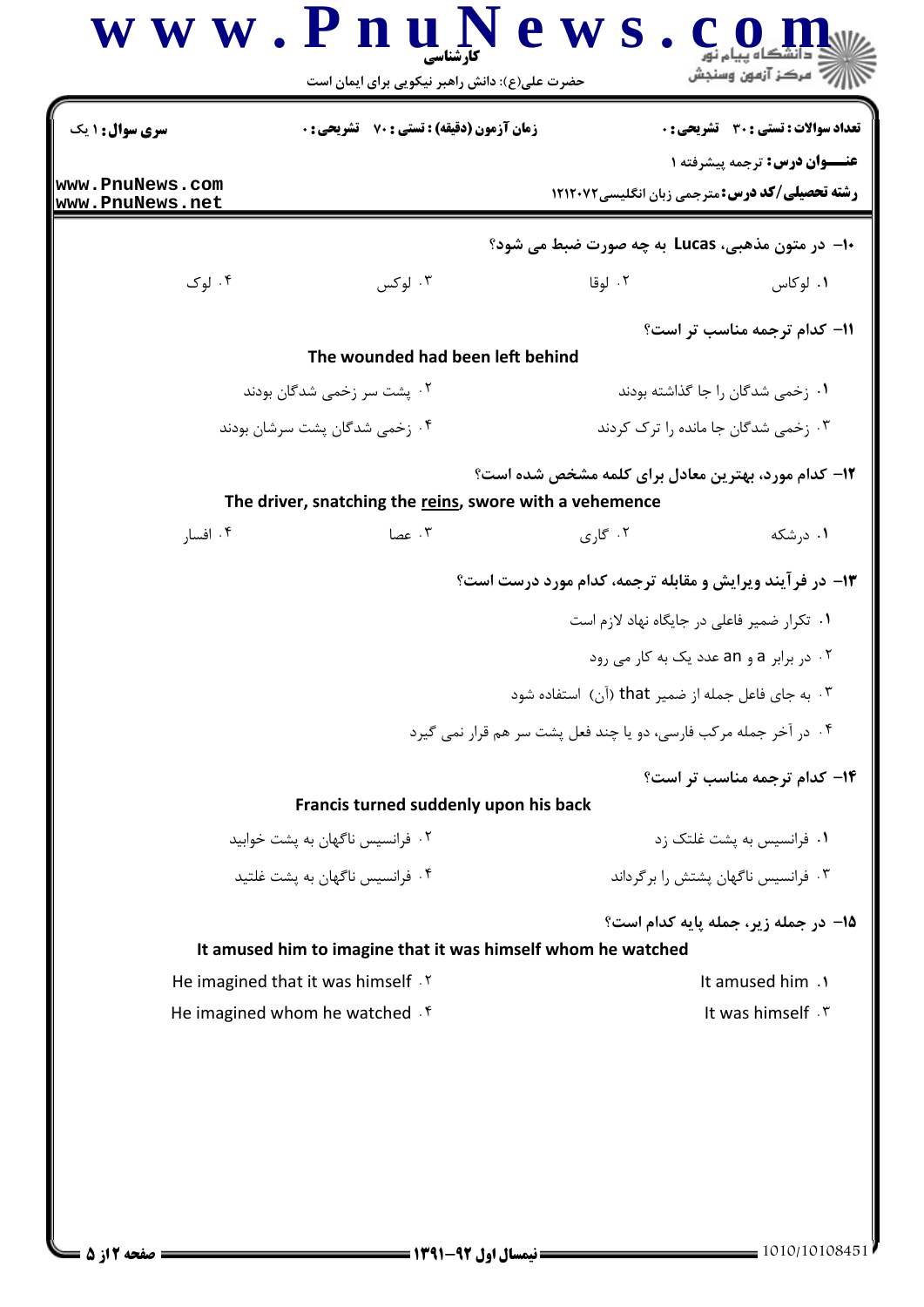|                                    | www.PnuNews<br>حضرت علی(ع): دانش راهبر نیکویی برای ایمان است                                |                                                                         | رآ مرکز آزمون وسنجش                                                                          |  |
|------------------------------------|---------------------------------------------------------------------------------------------|-------------------------------------------------------------------------|----------------------------------------------------------------------------------------------|--|
| سری سوال: یک ۱                     | <b>زمان آزمون (دقیقه) : تستی : 70 ٪ تشریحی: 0</b>                                           |                                                                         | تعداد سوالات : تستي : 30 ٪ تشريحي : 0                                                        |  |
| www.PnuNews.com<br>www.PnuNews.net |                                                                                             |                                                                         | <b>عنــوان درس:</b> ترجمه پیشرفته ۱<br><b>رشته تحصیلی/کد درس:</b> مترجمی زبان انگلیسی۱۲۱۲۰۷۲ |  |
|                                    |                                                                                             |                                                                         | ۱۶- کدام ترجمه مناسب تر است؟                                                                 |  |
|                                    | I used to read the comics, and he used to get riled                                         |                                                                         |                                                                                              |  |
|                                    |                                                                                             | ۰۱ عادت من، خواندن مجله های فکاهی ……… و عادت او عصبانی شدن بود          |                                                                                              |  |
|                                    |                                                                                             | ۰۲ عادت به خواندن کمدی داشتم و او عادت به عصبانی شدن داشت               |                                                                                              |  |
|                                    |                                                                                             | ۰۳ من همیشه مجله های فکاهی می خواندم و او عصبانی می شد                  |                                                                                              |  |
|                                    |                                                                                             |                                                                         | ۰۴ قبلاً همیشه کمدی خواندم ………. و او علاقه ای نداشت                                          |  |
|                                    |                                                                                             |                                                                         | <b>۱۷- کدام جمله درست است؟</b>                                                               |  |
|                                    |                                                                                             |                                                                         | ٠١ وجه مجهول در فارسي پر بسامدتر از انگليسي است                                              |  |
|                                    |                                                                                             | ۰۲ عدم رعایت ترجمه وجه مجهول به معلوم گاه به گرته برداری نحوی می انجامد |                                                                                              |  |
|                                    | ۰۳ وجه مجهول در زبان مبدأ را همیشه باید به وجه مجهول در زبان مقصد ترجمه نمود                |                                                                         |                                                                                              |  |
|                                    |                                                                                             | ۰۴ ترجمه وجه مجهول به معلوم یکی از انواع برابریابی های معنایی است       |                                                                                              |  |
|                                    |                                                                                             |                                                                         | 18- كدام ترجمه مناسب تر است؟                                                                 |  |
|                                    | We know what the sea looks like from a distance                                             |                                                                         |                                                                                              |  |
|                                    | ٠٢ ما مي دانيم منظره دريا از دور چگونه است                                                  | ۰۱ ما می دانیم دریا از دور چگونه دیده می شود                            |                                                                                              |  |
|                                    | ۰۴ می دانیم چشم انداز دریا از دور دست چیست<br>۰۳ ما می دانیم چشم انداز دریا از دور دست چیست |                                                                         |                                                                                              |  |
|                                    |                                                                                             |                                                                         | 19- معناي كلمه خط كشيده شده چيست؟                                                            |  |
|                                    | Women are taught to accept as normal and legitimate a male system of values                 |                                                                         |                                                                                              |  |
| ۰۴ قضایی                           | ۰۳ به هنجار                                                                                 | ۰۲ قانونی                                                               | ۰۱ حقوقی                                                                                     |  |
|                                    | As a child, I was very timid                                                                |                                                                         | <b>۳۰</b> ترجمه مناسب قسمت خط کشیده شده کدام مورد است؟                                       |  |
| ۰۴ در مقام یک بچه                  | ۰۳ به عنوان بچه $\cdot$                                                                     | ۰۲ به مانند یک بچه                                                      | ۰۱ در خردسالی                                                                                |  |
|                                    |                                                                                             |                                                                         | <b>۲۱- کدام ترجمه مصطلح تر است؟</b>                                                          |  |
|                                    | <b>Operate the starter</b>                                                                  |                                                                         |                                                                                              |  |
|                                    | ۰۲ استارت بزنید                                                                             |                                                                         | ۰۱ استارت را به کار بگیرید                                                                   |  |
|                                    | ۰۴ استارت را راه اندازی کنید                                                                |                                                                         | ۰۳ استارت را عمل کنید                                                                        |  |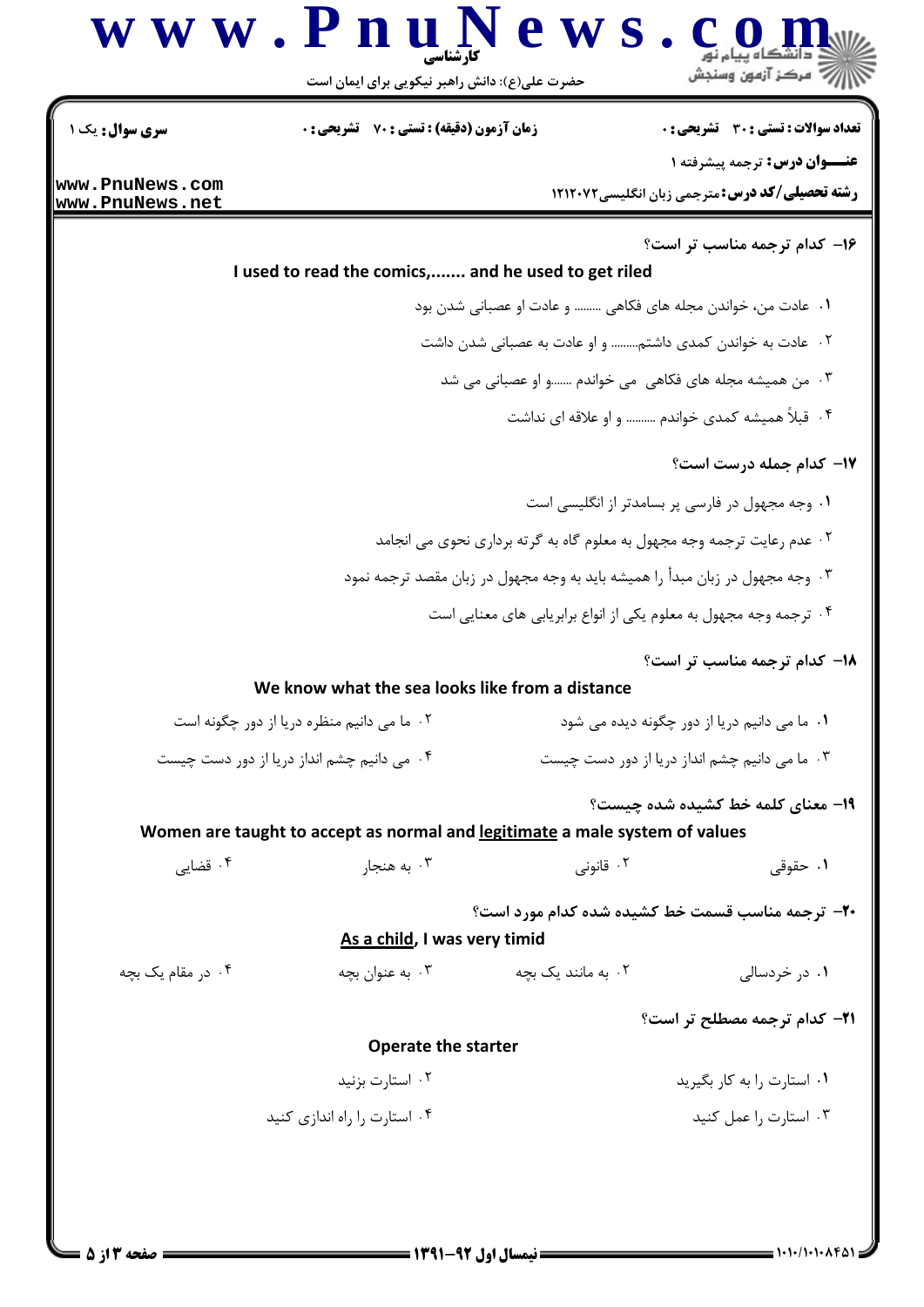

= نیمسال اول 92-1391 =